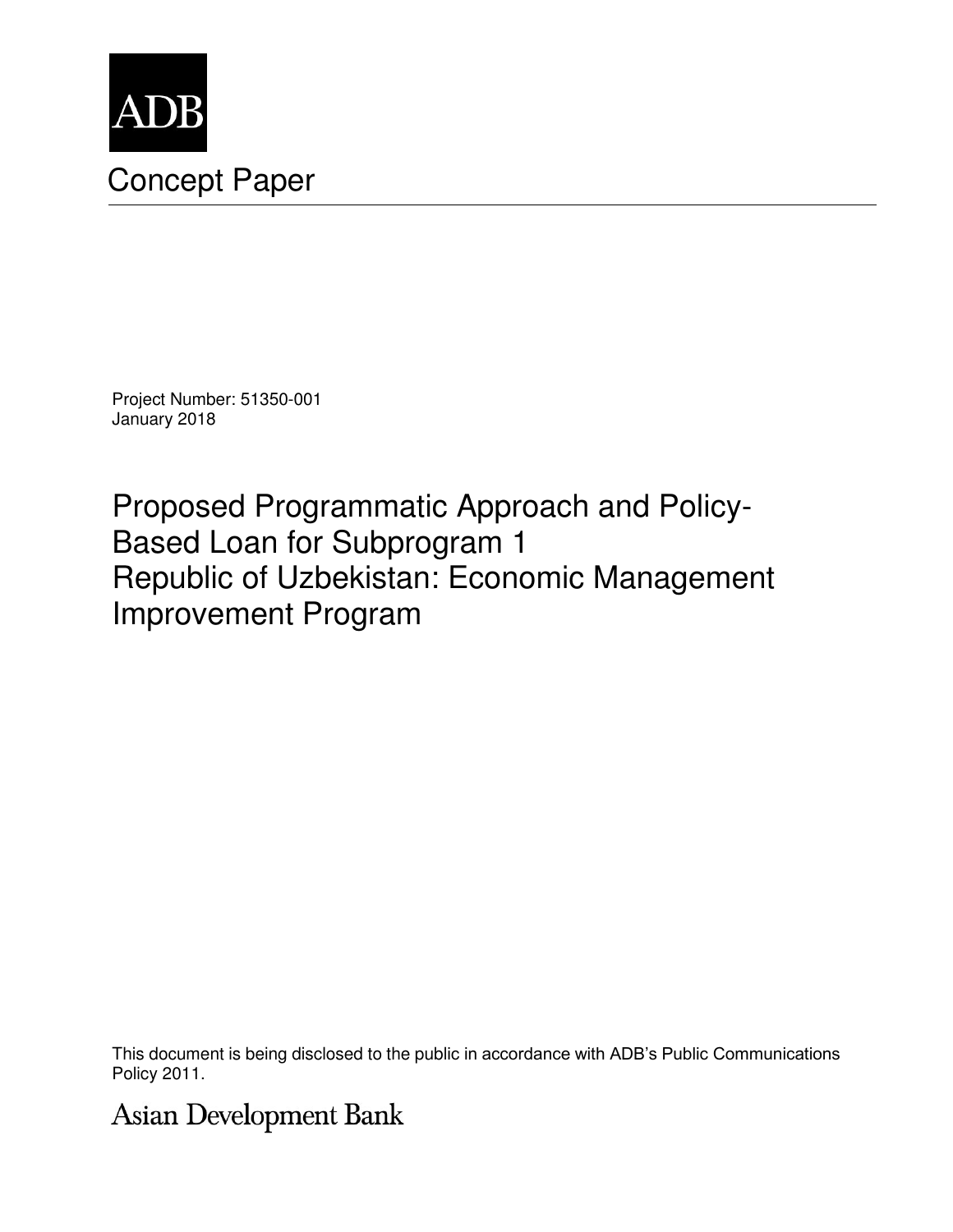#### **CURRENCY EQUIVALENTS**

(as of 29 November 2017)

| Currency unit | - | sum (SUM) |
|---------------|---|-----------|
|               |   |           |

| <b>SUM1.00</b><br>= |   | \$0.0001236 |
|---------------------|---|-------------|
| \$1.00              | = | SUM8085.11  |

#### **ABBREVIATIONS**

| ADB.       | _ | Asian Development Bank |
|------------|---|------------------------|
| <b>GDP</b> | – | gross domestic product |
|            |   |                        |

SOE – state-owned enterprise

#### **NOTE**

In this report, "\$" refers to United States dollars.

| <b>Vice-President</b><br><b>Director General</b><br><b>Officer-in-Charge</b> | Wencai Zhang, Operations 1<br>Sean O'Sullivan, Central and West Asia Department (CWRD)<br>Werner Liepach, Public Management, Financial Sector and Trade<br>Division, CWRD                                                                        |
|------------------------------------------------------------------------------|--------------------------------------------------------------------------------------------------------------------------------------------------------------------------------------------------------------------------------------------------|
| <b>Team leader</b>                                                           | Hiranya Mukhopadhyay, Principal Public Management Specialist,<br><b>CWRD</b>                                                                                                                                                                     |
| <b>Team members</b>                                                          | Bobir Gafurov, Senior Private Sector Development Officer, CWRD<br>Mirzo Iskandar Gulamov, Senior Economics Officer, CWRD<br>Lyailya Nazarbekova, Principal Counsel, Office of the General<br>Counsel<br>Mariane Sual, Operations Assistant, CWRD |
| <b>Peer reviewers</b>                                                        | Gambhir Bhatta, Advisor, Sustainable Development and Climate<br>Change Department (SDCC), and Head, Knowledge Sharing and<br>Services Center concurrently Chief of Governance Thematic Group,<br><b>SDCC</b>                                     |

In preparing any country program or strategy, financing any project, or by making any designation of or reference to a particular territory or geographic area in this document, the Asian Development Bank does not intend to make any judgments as to the legal or other status of any territory or area.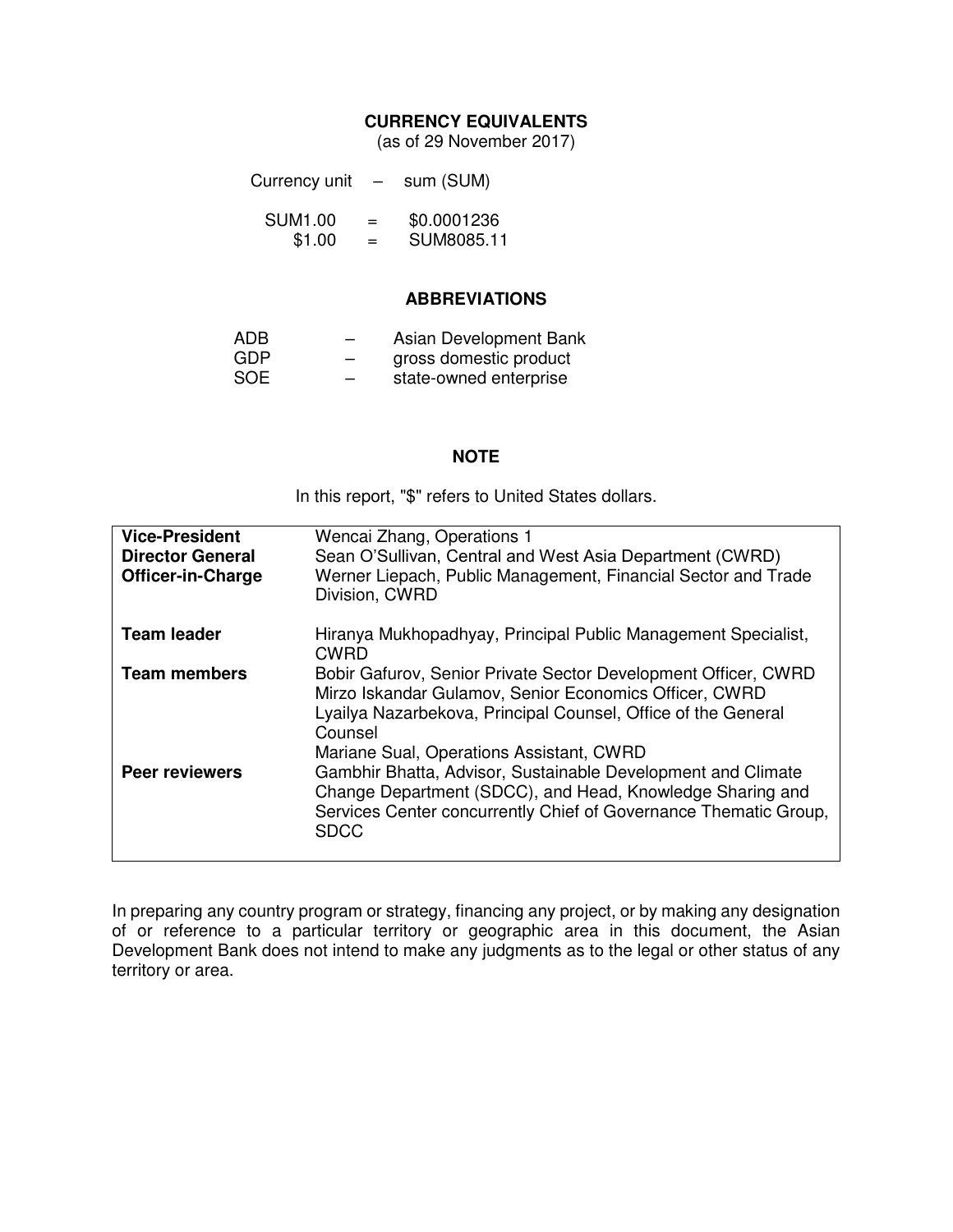## **CONTENTS**

## PROGRAM AT A GLANCE

| I.   |                            | THE PROPOSAL                                                                                                                                                                                              |                               |
|------|----------------------------|-----------------------------------------------------------------------------------------------------------------------------------------------------------------------------------------------------------|-------------------------------|
| ΙΙ.  |                            | THE PROGRAM AND RATIONALE                                                                                                                                                                                 |                               |
|      | А.<br>B.<br>C.<br>D.<br>Ε. | <b>Background and Development Constraints</b><br>Policy Reforms and ADB's Value Addition<br>Impacts of the Reform<br>Development Financing Needs and Budget Support<br><b>Implementation Arrangements</b> | 3<br>3<br>4<br>$\overline{4}$ |
| III. |                            | <b>TECHNICAL ASSISTANCE</b>                                                                                                                                                                               | 4                             |
| IV.  |                            | DUE DILIGENCE REQUIRED                                                                                                                                                                                    | 4                             |
| V.   |                            | PROCESSING PLAN                                                                                                                                                                                           | 4                             |
|      | А.<br>В.<br>C.             | <b>Risk Categorization</b><br><b>Resource Requirements</b><br><b>Processing Schedule</b>                                                                                                                  | 4<br>5<br>5                   |
| VI.  |                            | <b>KEY ISSUES</b>                                                                                                                                                                                         | 5                             |
|      | <b>APPENDIXES</b>          |                                                                                                                                                                                                           |                               |
| 1.   |                            | Design and Monitoring Framework                                                                                                                                                                           | 6                             |
| 2.   |                            | <b>Problem Tree</b>                                                                                                                                                                                       | 8                             |
| 3.   |                            | List of Linked Documents                                                                                                                                                                                  | 9                             |
|      |                            |                                                                                                                                                                                                           |                               |

# **Page**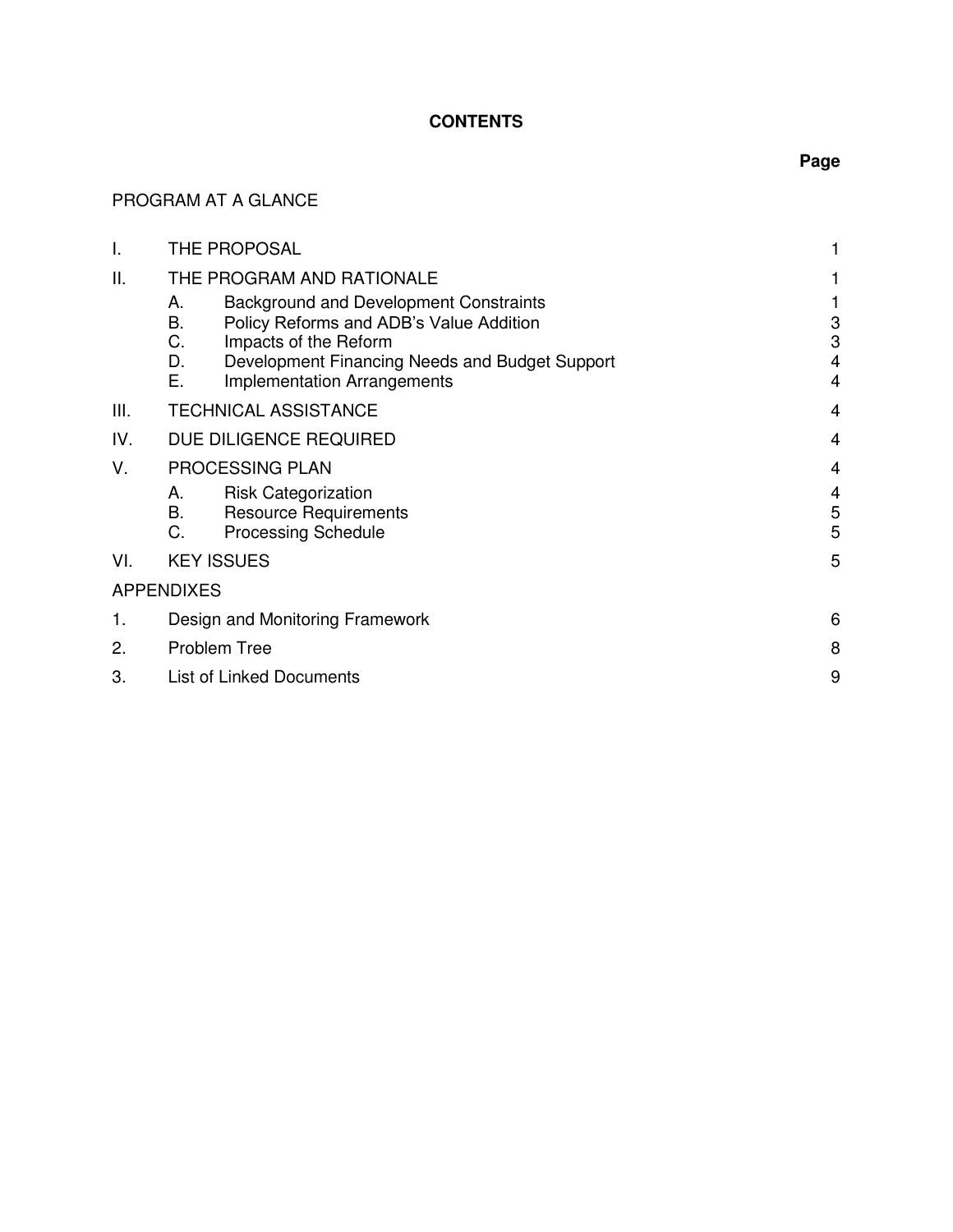### **PROGRAM AT A GLANCE**

| 1. | <b>Basic Data</b>                                                                              |                                                                                                                                        |                                        |                     | Project Number: 51350-001         |              |
|----|------------------------------------------------------------------------------------------------|----------------------------------------------------------------------------------------------------------------------------------------|----------------------------------------|---------------------|-----------------------------------|--------------|
|    | <b>Project Name</b>                                                                            | <b>Economic Management</b><br>Improvement Program<br>(Subprogram 1)                                                                    | <b>Department/Division</b>             |                     | <b>CWRD/CWPF</b>                  |              |
|    | Country<br><b>Borrower</b>                                                                     | Uzbekistan<br>Republic of Uzbekistan                                                                                                   | <b>Executing Agency</b>                |                     | Ministry of Finance               |              |
|    | 2. Sector                                                                                      | Subsector(s)                                                                                                                           |                                        |                     | <b>ADB Financing (\$ million)</b> |              |
|    | √ Public sector management                                                                     | Public expenditure and fiscal management                                                                                               |                                        |                     |                                   | 250.00       |
|    |                                                                                                |                                                                                                                                        |                                        | <b>Total</b>        |                                   | 250.00       |
|    | 3. Strategic Agenda                                                                            | <b>Subcomponents</b>                                                                                                                   | <b>Climate Change Information</b>      |                     |                                   |              |
|    | Inclusive economic<br>growth (IEG)<br>Regional integration (RCI)                               | Pillar 1: Economic opportunities,<br>including jobs, created and<br>expanded<br>Pillar 1: Cross-border infrastructure                  | Climate Change impact on the Project   |                     |                                   | Low          |
|    | 4. Drivers of Change                                                                           | <b>Components</b>                                                                                                                      | <b>Gender Equity and Mainstreaming</b> |                     |                                   |              |
|    | Governance and capacity<br>development (GCD)<br>Partnerships (PAR)                             | Institutional development<br>Public financial governance<br>Implementation<br>International finance institutions (IFI)                 | No gender elements (NGE)               |                     |                                   |              |
|    | 5. Poverty and SDG Targeting                                                                   |                                                                                                                                        | <b>Location Impact</b>                 |                     |                                   |              |
|    | Geographic Targeting<br><b>Household Targeting</b><br><b>SDG Targeting</b><br><b>SDG Goals</b> | No<br>No<br>Yes<br>SDG8                                                                                                                | Nation-wide                            |                     |                                   | High         |
|    | 6. Risk Categorization:                                                                        | Complex                                                                                                                                |                                        |                     |                                   |              |
|    | 7. Safeguard Categorization                                                                    | Environment: C Involuntary Resettlement: C Indigenous Peoples: C                                                                       |                                        |                     |                                   |              |
|    | 8. Financing                                                                                   |                                                                                                                                        |                                        |                     |                                   |              |
|    | <b>Modality and Sources</b>                                                                    |                                                                                                                                        |                                        | Amount (\$ million) |                                   |              |
|    | <b>ADB</b>                                                                                     |                                                                                                                                        |                                        |                     |                                   | 250.00       |
|    | Ordinary capital resources                                                                     | Sovereign Programmatic Approach Policy-Based Lending (Regular Loan):                                                                   |                                        |                     |                                   | 250.00       |
|    | Cofinancing                                                                                    |                                                                                                                                        |                                        |                     |                                   | 0.00         |
|    | None                                                                                           |                                                                                                                                        |                                        |                     |                                   | 0.00         |
|    | Counterpart                                                                                    |                                                                                                                                        |                                        |                     |                                   | 0.00<br>0.00 |
|    | None<br><b>Total</b>                                                                           |                                                                                                                                        |                                        |                     |                                   | 250.00       |
|    |                                                                                                | Note: An attached technical assistance will be financed on a grant basis by the Technical Assistance Special Fund (TASF-OTHERS) in the |                                        |                     |                                   |              |
|    | amount of \$1,000,000.                                                                         |                                                                                                                                        |                                        |                     |                                   |              |
|    |                                                                                                |                                                                                                                                        |                                        |                     |                                   |              |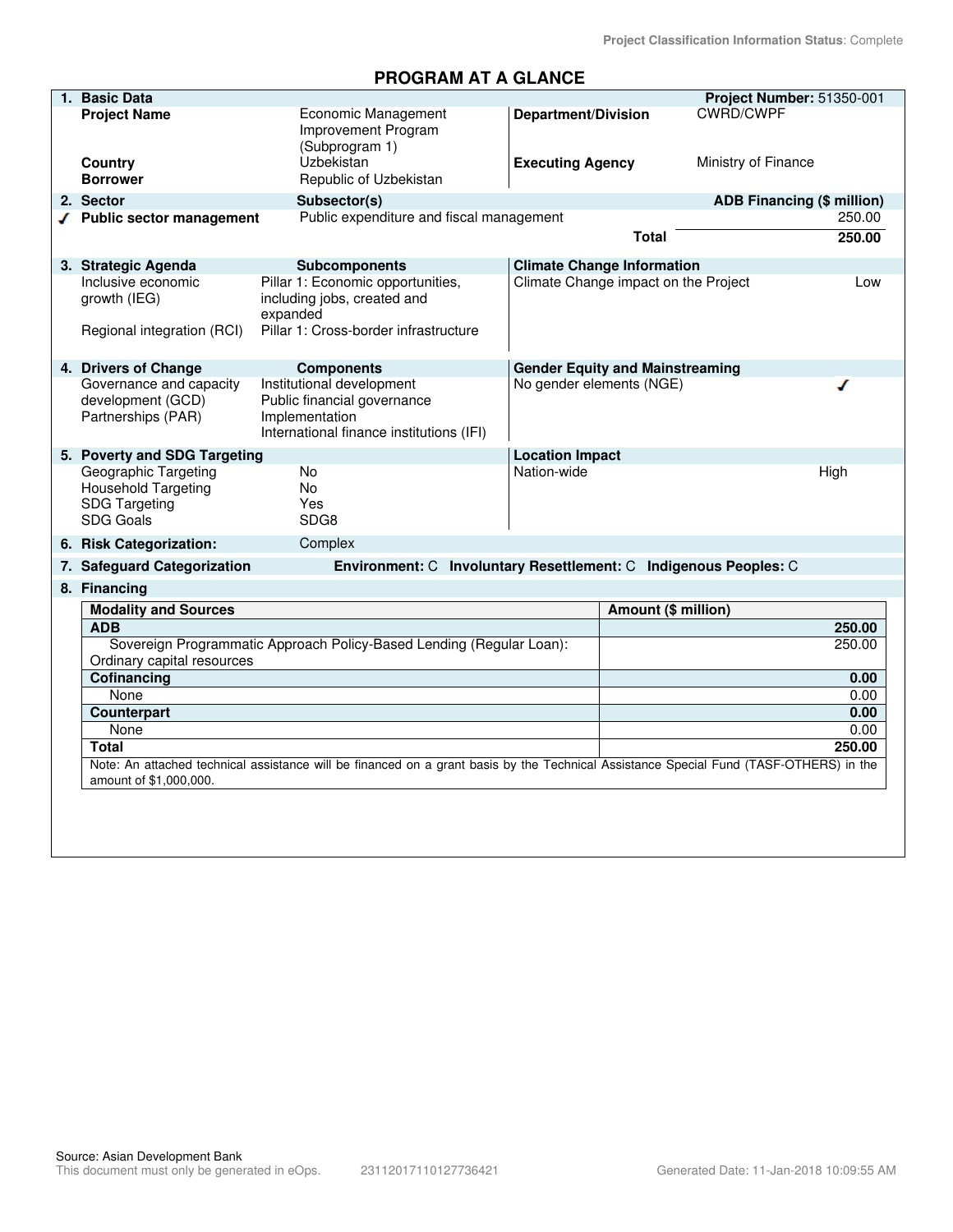#### **I. THE PROPOSAL**

1. The proposed economic management improvement program aims to strengthen economic management in Uzbekistan and thus support macroeconomic stability and sustained high growth. Macroeconomic stability, in turn, implies stronger resilience to adverse economic shocks. This is of critical importance in Uzbekistan as the country is pursuing regional integration and economic diversification. The program will introduce important fiscal reforms to ensure fiscal sustainability; improve governance in state-owned enterprises (SOEs) to make their operations financially viable; improve access to bank finance by strengthening bank supervision so as to facilitate competitive financing of private sector operations (especially small and medium enterprises); and strengthen economic data collection, analysis, management, and dissemination systems to bolster economic decision making. The programmatic approach and policy-based loan will finance two subprograms to be implemented during 2018–2019. Attached transaction technical assistance will assist in implementing the program.

### **II. THE PROGRAM AND RATIONALE**

#### **A. Background and Development Constraints**

2. Uzbekistan's economic growth has been strong in the past decade<sup>1</sup> and helped reduce poverty levels. Strong external demand and buoyant export performance of gas, gold, and copper, aided by high commodity prices, generated state budget revenues that financed large-scale public investment in infrastructure development and industrial modernization. The abundant remittances, mainly from Russian Federation, and consistent increases in public sector wages and pensions supported consumption growth. However, from 2013 onwards, declining global commodity prices, subdued growth in the People's Republic of China and, more recently economic downturn in the Russian Federation successively affected Uzbek exports, budget revenues and household incomes. In response, authorities implemented countercyclical fiscal and monetary policies to stimulate domestic demand. Consequently, gross domestic product (GDP) growth slowed only marginally from 8.1% in 2014 to 7.8% in 2016. However, growth is expected to have declined further in 2017, to 5.5%, as economy adjusts to adverse impacts of a significant devaluation of local currency. Rising inflationary pressures from devaluation subdued construction and service activities.<sup>2</sup>

3. In September 2017, the government initiated a comprehensive exchange rate reform to solve long-standing difficulties associated with limited access to foreign exchange and requirements to surrender foreign exchange, which brought parallel exchange markets and economic distortions. Several business surveys revealed that the lack of access to foreign exchange was for years a key deterrent to foreign investment and private sector development. The September reform thus aimed to promote foreign investment, private sector development, and exports. It allowed free access to foreign currency for private firms. However, this longpending reform created many macroeconomic challenges. For one, high inflation and accelerated local currency depreciation inflated the credit risk of unhedged foreign currency borrowers, primarily large SOEs. In response, the government launched some complementary reforms, at a substantial cost, to facilitate a soft landing.<sup>3</sup> This poses yet another challenge, however – that of incurring these costs without risking fiscal and debt sustainability. Some areas that will require

 <sup>1</sup> The real growth rate averaged 8.2% during 2006-2016.

<sup>&</sup>lt;sup>2</sup> Inflation is expected to be 12.5% in 2017 and 13.0% in 2018, up from 8.0% in 2016.

<sup>&</sup>lt;sup>3</sup> "Soft landing" refers to a situation where inflation is contained and the decline in growth is not significant.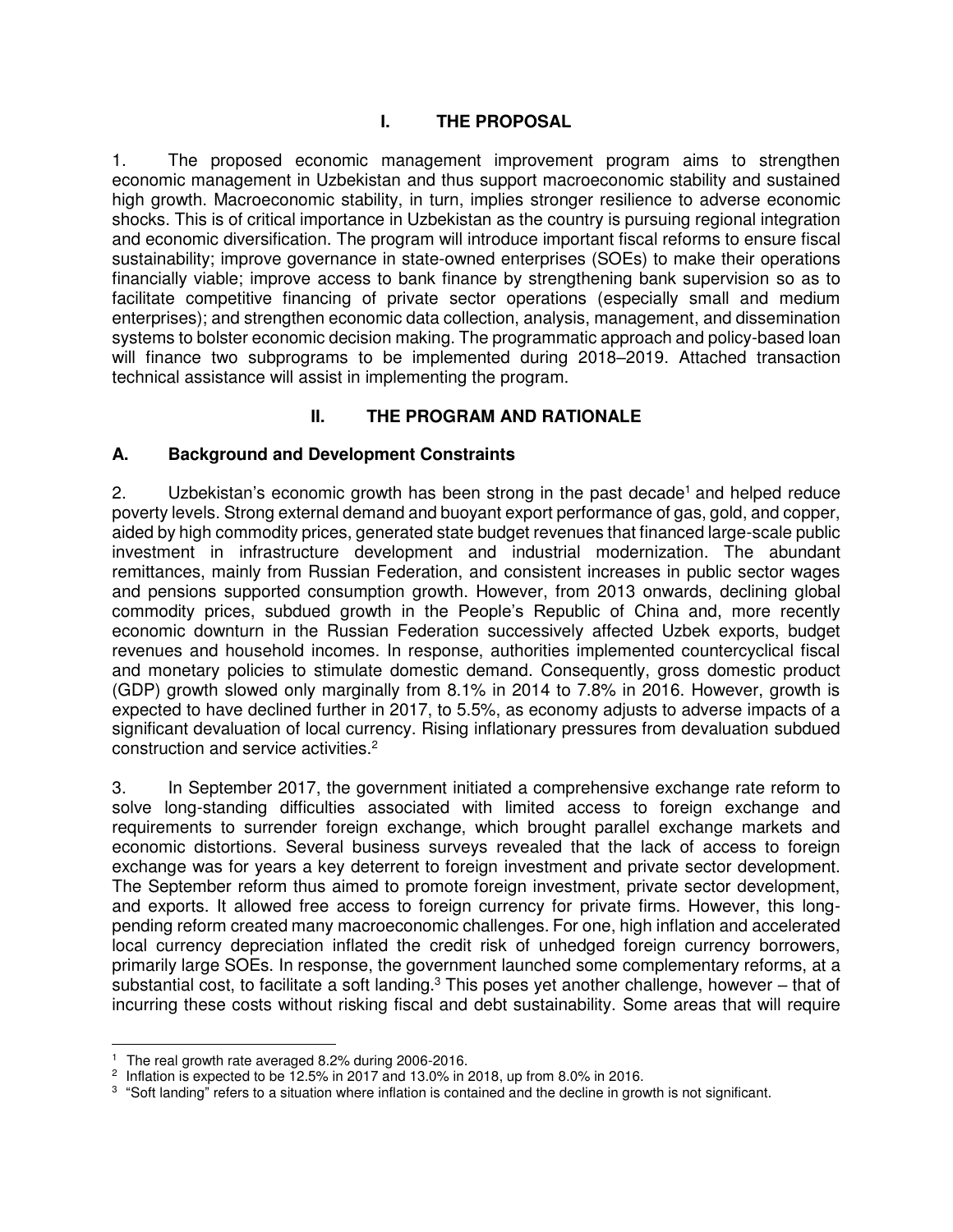stronger governance structures are discussed below.

4. **Large public sector and inefficient fiscal management**. The key deficiencies are: (i) a lack of medium-term strategic fiscal planning and coordination framework;<sup>4</sup> (ii) weak internal controls in important high-spending ministries; (iii) little comprehensiveness and transparency in the budget system; (iv) an inconsistent nomenclature leading to a mix-up of functional and economic classifications, or a budget nomenclature that is not consistent with the chart of accounts nomenclature; (v) low effectiveness and capacity of public institutions; and (vi) prevalence of large and inefficient SOEs. State and consolidated budgets are not based on long-term national and sector-specific strategic objectives and programs.<sup>5</sup> SOEs dominate all the important segments of the economy, and thus leave little space for the private sector. These include energy (power generation and transmission, and oil and gas refining, transportation and distribution), metallurgy, mining (non-ferrous metals and uranium), telecommunications (fixed telephony and data transmission), agriculture (cotton processing), machinery (the automotive industry, locomotive and aircraft production and repair), and transportation (airlines, railways, municipal public transportation). At present, Uzbekistan does not adhere to the Organisation for Economic Co-operation and Development guidelines on SOE corporate governance. SOEs are subject to domestic accounting standards and rules, which are still not fully comparable with International Financial Reporting Standards.

5. **Inefficient banking intermediation and supervision.** The banking system in Uzbekistan is still closely controlled by the state through a complex set of regulatory actions. Most banking assets remain in state-owned or state-controlled banks,<sup>6</sup> and most loans are directed by the government to develop certain pre-selected programs or sectors. The system includes three state banks, 11 joint-stock commercial banks, eight private banks, and five banks with foreign investments. Banks' corporate and retail deposits comprise only about 56% of their non-equity funding. Loans from the government and funding from international financial institutions are the two other important sources of non-equity funding. Moreover, state-owned banks have a strong influence over systematic loan growth and interest rates through their participation in state-run lending programs, and enjoy the privilege of servicing the domestic blue-chip companies. Consequently, banks cannot play the role of effective financial intermediaries, which inhibits the ability of citizens or private companies to obtain credit and other banking services.<sup>7</sup> Uzbekistan therefore has low levels of corporate and personal indebtedness. The ratio of domestic credit to GDP was about 26% by the end of 2016. Banking supervision, including capital and liquidity assessments, remains irregular. Hence, more focus should be put on developing banks, enabling them to provide much cheaper and more efficient financing for private investments.

6. Moreover, Uzbekistan's debt and capital markets remain extremely shallow. The domestic capital market is underdeveloped and does not help private entrepreneurs to raise funds. Similarly, the domestic private sector bond market transacts less than 0.5% of banks' liabilities.

 4 Thus, there is no direction in priority setting, nor any attempt to prioritize expenditure across various ministries or government programs.

<sup>5</sup> Unsustainable finances of the government can have profound consequences for vulnerability. When the state's finances are perceived to be at risk of insolvency, investors demand higher risk premiums on government debt, which affects private demand via the interest rate. Vulnerabilities can also arise from uncertainties related to the outlook for public finances. Contingent liabilities of the government are an important source of such uncertainties. Government guarantees for depositors, borrowers, and state-owned enterprises are important sources of explicit contingent liabilities.

 $^6\,$  The market share is almost 80% in terms of assets. Also, state-controlled banks have large loan exposures to SOEs.

 $^7$  The World Bank's enterprise surveys in 2015 show that almost 75% of firms did not avail themselves of bank loans, and the value of collateral was on average 176% of the loan amount.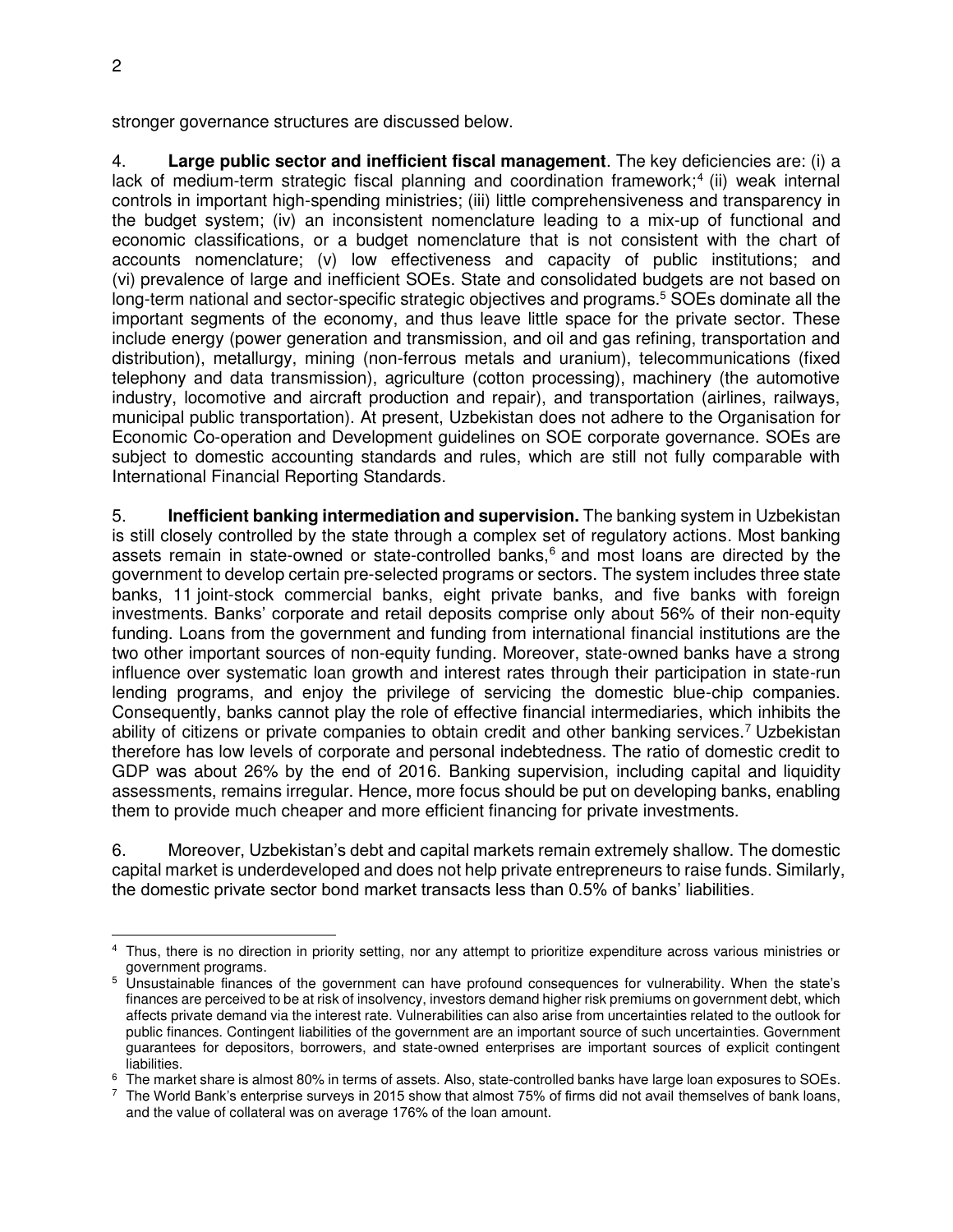7. **Lack of transparent and efficient data dissemination systems**. Timely flows of correct socioeconomic data will remain an important driver of growth and change. Flows of data are important to create new economic paradigms, as envisaged by the government. Poor data standards are detrimental to private investment decisions, and equally important for prioritization of public projects. The data dissemination system is extremely weak in Uzbekistan, and will require significant strengthening to enable the Uzbek policy makers to make informed decisions in the areas of macroeconomic planning and management. This is equally important for foreign investors willing to invest in Uzbekistan.

8. The government was fully aware of these prerequisites before embarking on a journey to transform the economy into an open and diversified structure, and improve resilience to macroeconomic shocks. In February 2017, after Uzbekistan's first change in leadership in 25 years, the government adopted a 5-year national development strategy for 2017–2021. It sets five priority areas for reform: (i) governance and public administration; (ii) the rule of law and the judicial system; (iii) economic development and liberalization; (iv) social development; and (v) security, tolerance, and foreign policy. The strategy defines inclusive growth and continued economic diversification as key to its reform objectives. However, identifying specific reforms in each of these five areas and implementing those reforms will remain a major challenge for the government. The government will require technical and financial support from the development partners.

## **B. Policy Reforms and ADB's Value Addition**

9. Given its long experience in designing and implementing policy-based loans in this region, covering similar areas, the Asian Development Bank (ADB) is well prepared to design the proposed program.<sup>8</sup> Moreover, complementarities between the proposed policy-based loan and ADB's energy sector intervention will make program implementation easier. The structural reforms require a long-term horizon to be implemented effectively. For example, introduction of a medium-term budget framework requires sufficient preparatory and implementation time. Thus, it is critical that the reforms are properly identified and sequenced. A programmatic approach is ideal for chronologically sequencing the reforms in a multi-year, explicit framing of required policy actions and objectives. It also enables alignment of policy actions with unavoidable realities and exogenous shocks. Moreover, the proposed modality plays a leveraging and catalyzing role in coordinating technical assistance provided by the development partners. The ADB team already had detailed discussions with officials from the International Monetary Fund and the World Bank in November 2017. It requested the government to share the policy matrix, when appropriate, with the International Monetary Fund and the World Bank to avoid duplications. The World Bank is currently processing a budget support program (development policy credit) for Uzbekistan.

## **C. Impacts of the Reform**

10. The overarching development objectives of the country are macroeconomic stability and sustainable high growth facilitated. The effect of the reforms will be financing of public and private investment improved. The reform areas are (i) macroeconomic data collection, analysis, and

 $\overline{a}$ 8 ADB provided a loan of \$20.7 million from its ordinary capital resources for the Public Finance Management Reform Project in Uzbekistan and an associated technical assistance grant of \$600,000 for Supporting Public Finance Management Reform in Uzbekistan (ADB. 2007. *Report and Recommendation of the President to the Board of Directors: Proposed Loan and Technical Assistance Grant to the Republic of Uzbekistan for the Public Finance Management Reform Project*. Manila).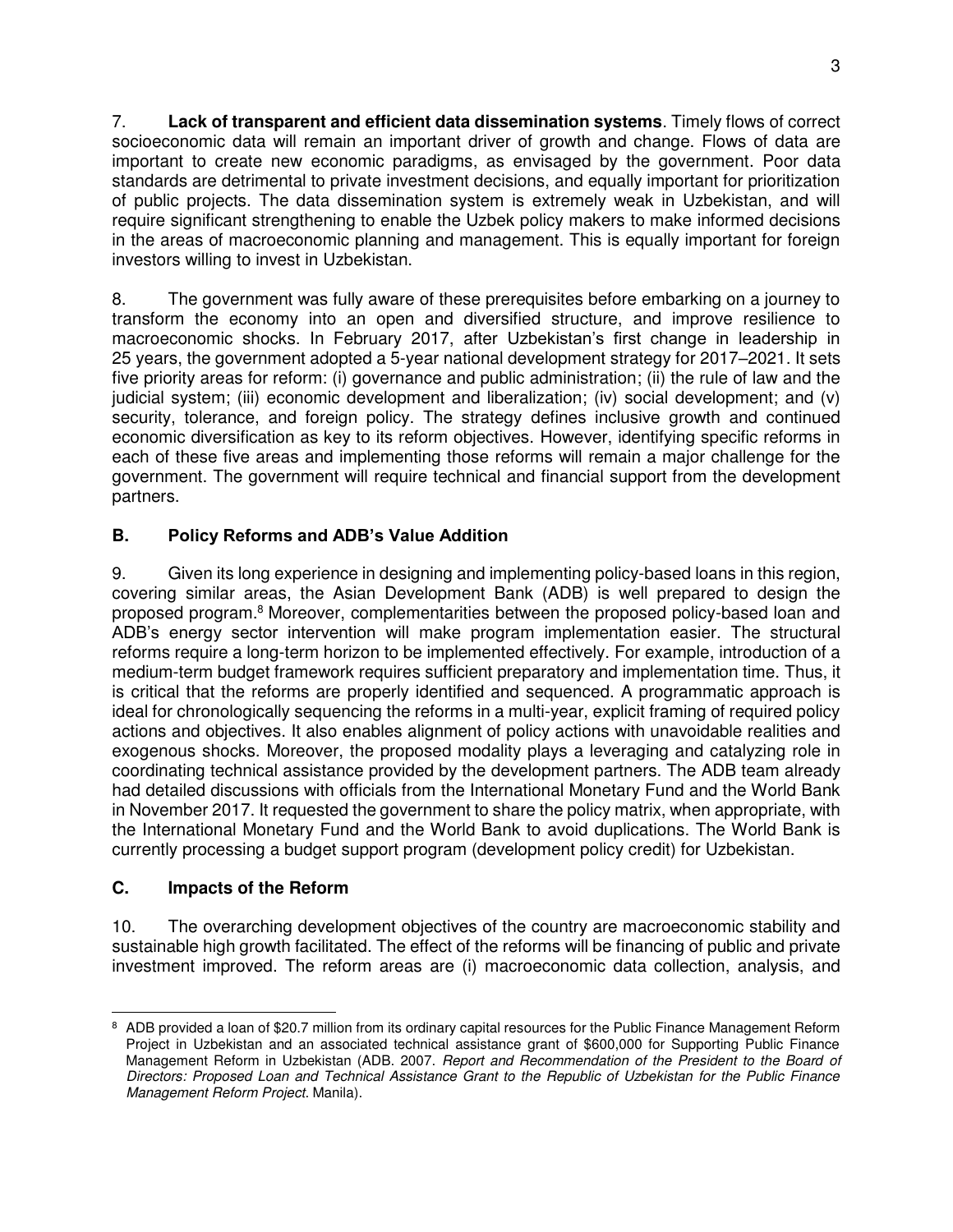dissemination systems improved;<sup>9</sup> (ii) fiscal and financial management strengthened; and (iii) SOE governance and private sector operation improved.

## **D. Development Financing Needs and Budget Support**

11. To effectively support the cost of fiscal consolidation and economic diversification measures, the government has requested policy-based loans totaling \$500 million equivalent for 2018–2019, which will be structured into two subprograms of \$250 million each to finance its reform costs, covering three output areas.<sup>10</sup> The loans will be provided through ADB's ordinary capital resources (regular).

#### **E. Implementation Arrangements**

12. The Ministry of Finance will be the executing agency of the program. The Central Bank of Uzbekistan, the State Committee on Statistics, and the Ministry of Finance are proposed to be implementing agencies. The proceeds of the policy-based loan will be withdrawn in accordance with ADB's *Loan Disbursement Handbook* (2017, as amended from time to time).

#### **III. TECHNICAL ASSISTANCE**

13. Transaction technical assistance of \$1 million from ADB's Technical Assistance Special Fund (TASF-other sources) is proposed to be attached to the loan to help implement the policy actions under the loan.

### **IV. DUE DILIGENCE REQUIRED**

14. Due diligence to be carried out during the program preparatory work is summarized as follows:

- (i) **Safeguards.** The direct and indirect impacts of the proposed policy actions on the environment, involuntary resettlement, and indigenous peoples, if any, will be assessed.
- (ii) **Economic.** The economic viability and sustainability of the program will be assessed, and the economic benefits of the proposed policy reforms evaluated.
- (iii) **Governance.** Public financial management, procurement, anticorruption, and capacity issues and mechanisms will be agreed with the government as part of the program design. Institutional analysis will cover the key SOEs.
- (iv) **Poverty and social.** No poverty, social, or gender issues requiring specific attention were identified. The program impact will indirectly benefit the poor. Gender impacts, if any, will be examined carefully.

## **V. PROCESSING PLAN**

#### **A. Risk Categorization**

15. Each of the two subprograms is categorized as complex because each loan exceeds the \$50 million threshold.

**EXECTS THE DEFITED THE CONCOCOLD THE CONCOCOLD THE CONCOCOLD FOR THE SET ALLA CONCOCOLD FOR THE SET ARET OF TH**<br>The deficiencies in data collection and timely dissemination will impact reforms in all the areas of macroeco management.

<sup>&</sup>lt;sup>10</sup> A preliminary assessment of the cost of reforms was already carried out. However, the details of the cost of reforms (or adjustments) will be firmed up during the fact-finding mission.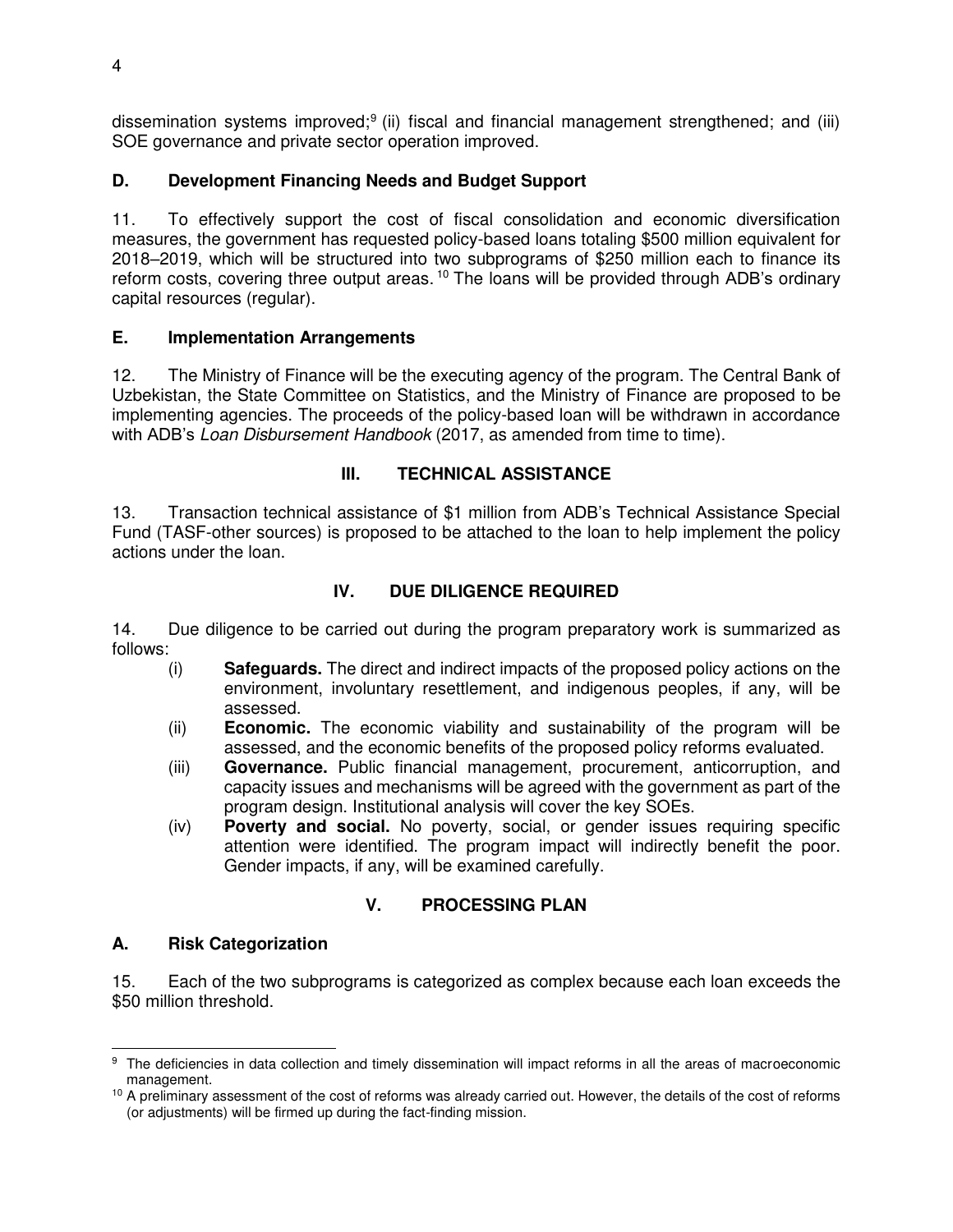#### **B. Resource Requirements**

16. The program will be processed by ADB sector staff with expertise in the public and finance sectors. Staff will dedicate an estimated total of 8 person-months to processing the program. A staff consultant will be required for 3 person-months to support the implementation of some first subprogram policy actions.

#### **C. Processing Schedule**

17. List of major milestones up to Board discussion.

| <b>Milestone</b>                 | <b>Expected Completion Date</b> |
|----------------------------------|---------------------------------|
| Fact-finding mission             | February 2018                   |
| <b>Management Review Meeting</b> | March 2018                      |
| Loan negotiations                | April 2018                      |
| Board discussion                 | May 2018                        |
| Loan signing                     | May 2018                        |
| Loan effectiveness               | May 2018                        |

### **VI. KEY ISSUES**

18. The key issues are that (i) extensive capacity development support will be needed to implement the proposed policy actions (especially those in the second subprogram), making the proposed technical assistance extremely important; (ii) the government will also need to comply with all the first subprogram's policy actions before Board circulation; and (iii) the total loan size will be justified based on development financing requirements.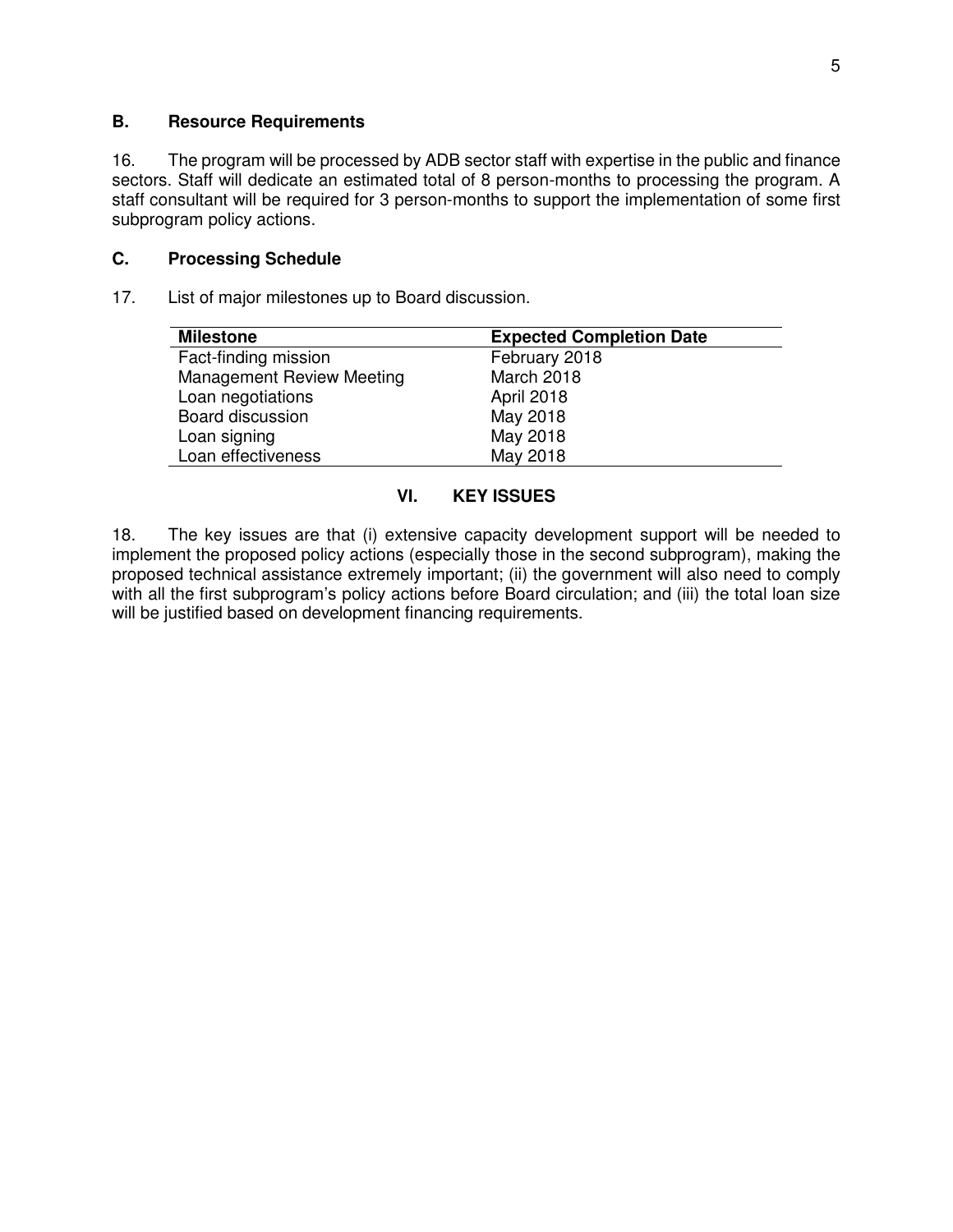# **DESIGN AND MONITORING FRAMEWORK**

(Initial Draft)

| <b>Country's Overarching Development Objectives</b>                                             |                                                                                  |                     |                                 |  |  |
|-------------------------------------------------------------------------------------------------|----------------------------------------------------------------------------------|---------------------|---------------------------------|--|--|
| Macroeconomic stability and sustainable high growth facilitated (Strategy of Actions on Further |                                                                                  |                     |                                 |  |  |
| Development of Uzbekistan. <sup>a</sup>                                                         |                                                                                  |                     |                                 |  |  |
| <b>Results Chain</b>                                                                            | <b>Performance Indicators with Targets</b>                                       | <b>Data Sources</b> | <b>Risks</b>                    |  |  |
| <b>Effect of the</b>                                                                            | and Baselines<br>To be accomplished by 2019:                                     | and Reporting       |                                 |  |  |
| Reform                                                                                          |                                                                                  |                     | Continued                       |  |  |
|                                                                                                 | a. Local currency bank credit to private                                         | <b>Budget</b>       | commitment of                   |  |  |
| Financing of public                                                                             | sector increased by at least 15% (2017                                           | documents           | the government                  |  |  |
| and private                                                                                     | Baseline: TBD).                                                                  |                     | toward reform                   |  |  |
| investment                                                                                      | b. Fiscal outlays to SOEs are reduced by                                         | Annual report       | momentum is                     |  |  |
| improved                                                                                        | 0.5% of GDP (2017 Baseline: TBD).                                                | of the CBU          | not sustained.                  |  |  |
|                                                                                                 | c. Public spending from the state budget                                         |                     |                                 |  |  |
|                                                                                                 | on capital expenditure increased by at                                           |                     |                                 |  |  |
|                                                                                                 | least 2 percentage points of GDP (2017                                           |                     |                                 |  |  |
| <b>Reform Areas</b>                                                                             | Baseline: TBD).<br><b>Indicative Policy Actions</b>                              |                     |                                 |  |  |
| under subprogram                                                                                |                                                                                  |                     |                                 |  |  |
| 1                                                                                               |                                                                                  |                     |                                 |  |  |
|                                                                                                 | 1.1 GOU submitted an Action Taken                                                | $1.1 - 1.2$ Annual  | <b>Trained staff</b>            |  |  |
| 1. Macroeconomic                                                                                | Report to on the compliance status of                                            | Reports of          | are not                         |  |  |
| data collection,                                                                                | the e-GDDS requirements covering the                                             | MOF, and<br>CBU.    | retained in the                 |  |  |
| analysis, and<br>dissemination                                                                  | following areas: (i) disseminate the data<br>required by e-GDDS punctually; (ii) |                     | relevant<br>departments         |  |  |
| systems improved                                                                                | provide an advance release calendar;                                             |                     | during the                      |  |  |
|                                                                                                 | (iii) provide detailed information on                                            |                     | entire period of                |  |  |
|                                                                                                 | statistical practices; (iv) certify the                                          |                     | the program,                    |  |  |
|                                                                                                 | accuracy of the metdata on an annual                                             |                     | affecting                       |  |  |
|                                                                                                 | basis; and (v) use of standardized                                               |                     | successful                      |  |  |
|                                                                                                 | electronic reporting procedures by<br>2019 (2017 Baseline: Not in place).        |                     | completion of<br>various policy |  |  |
|                                                                                                 |                                                                                  |                     | actions.                        |  |  |
|                                                                                                 | 1.2 Central Bank of Uzbekistan (CBU)                                             |                     |                                 |  |  |
|                                                                                                 | approved, by 2018, consistent with e-                                            |                     |                                 |  |  |
|                                                                                                 | GDDS requirements, a plan to publish                                             |                     |                                 |  |  |
|                                                                                                 | regularly monthly, quarterly and annual                                          |                     |                                 |  |  |
|                                                                                                 | data on monetary aggregates, inflation                                           |                     |                                 |  |  |
|                                                                                                 | (overall and disaggregated level),                                               |                     |                                 |  |  |
|                                                                                                 | important bank statistics, and balance<br>of payments, foreign exchange          |                     |                                 |  |  |
|                                                                                                 | reserves in its website starting from                                            |                     |                                 |  |  |
|                                                                                                 | October 2018 (2017 Baseline: Not                                                 |                     |                                 |  |  |
|                                                                                                 | approved).                                                                       |                     |                                 |  |  |
| 2. Fiscal and                                                                                   | 2.1 GOU (i) approved, by 2019, a medium-                                         | $2.1 - 2.3$ Annual  |                                 |  |  |
| financial                                                                                       | term budget framework (MTBF); and                                                | Reports of          |                                 |  |  |
| management                                                                                      | (ii) notified adoption of MTBF for                                               | MOF, and            |                                 |  |  |
| strengthened                                                                                    | budget making beginning 2020 (2017<br>Baseline: Budget is not based on           | CBU.                |                                 |  |  |
|                                                                                                 | MTBF).                                                                           |                     |                                 |  |  |
|                                                                                                 |                                                                                  |                     |                                 |  |  |
|                                                                                                 | 2.2 MOF submitted an action taken report                                         |                     |                                 |  |  |
|                                                                                                 | by 2019 on the implementation of all                                             |                     |                                 |  |  |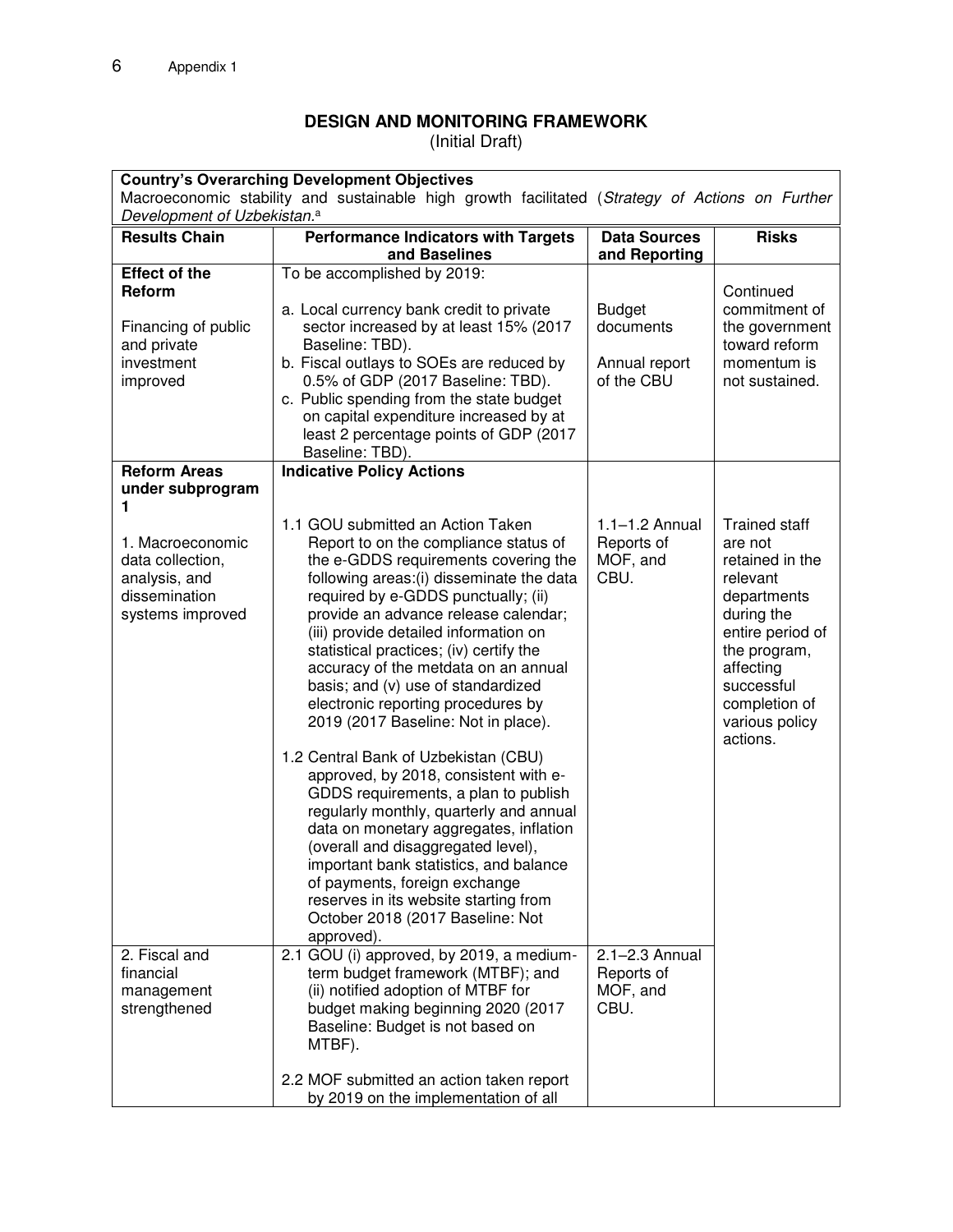| <b>Results Chain</b>                                                         | <b>Performance Indicators with Targets</b>                                                                                                                                                                                                                                                                                                                                                                                                                      | <b>Data Sources</b>          | <b>Risks</b> |  |  |
|------------------------------------------------------------------------------|-----------------------------------------------------------------------------------------------------------------------------------------------------------------------------------------------------------------------------------------------------------------------------------------------------------------------------------------------------------------------------------------------------------------------------------------------------------------|------------------------------|--------------|--|--|
|                                                                              | and Baselines<br>12 budget standards, which are in line<br>with IPSAS, for the preparation of 2020<br>budget. (2017 Baseline: Budget is not<br>based on IPSAS).<br>2.3 CBU submitted by 2018 (i) Capital<br>Adequacy Assessment Reports for<br>NBU, People's bank, Asaka bank,<br>Promstoybank, Microcredit bank,<br>Ipoteka bank, Agro bank and Rural<br>construction bank; Turon bank, and<br>Aloqabank; and (ii) necessary<br>recommendations based on these | and Reporting                |              |  |  |
| 3. SOE governance<br>and private sector                                      | reports (2017 Baseline: Not in place)<br>3.1 GOU approved, by 2018, Corporate<br>Governance Rules based on 2015                                                                                                                                                                                                                                                                                                                                                 | 3.1-3.4 Annual<br>Reports of |              |  |  |
| operation improved                                                           | <b>OECD Corporate Governance</b><br>Guidelines for SOEs covering the<br>following areas: (i) equitable treatment<br>of shareholders and other investors; (ii)<br>stakeholder relations and responsible<br>business; (iii) disclosure and<br>transparency; (iv) the responsibilities of<br>the boards of SOEs (2017 Baseline:<br>Not approved).                                                                                                                  | MOF and<br>Uzbekenergo       |              |  |  |
|                                                                              | 3.2 GOU submitted a status report, by<br>2019, on the divestment process for<br>the selected non-core assets of SOEs<br>and income earned from this process<br>(2016 Baseline: Not in place).                                                                                                                                                                                                                                                                   |                              |              |  |  |
|                                                                              | 3.3 GOU submitted the draft law on public-<br>private partnerships to the Parliament<br>by 2018 (2017 Baseline: Not prepared)                                                                                                                                                                                                                                                                                                                                   |                              |              |  |  |
|                                                                              | 3.4 Uzbekenergo submitted, by 2019,<br>IFRS compliant consolidated audited<br>accounts for 2017 (2017 Baseline: Not<br>submitted)                                                                                                                                                                                                                                                                                                                               |                              |              |  |  |
| <b>Budget Support</b><br>ADB: Subprogram 1: \$250 million (regular OCR loan) |                                                                                                                                                                                                                                                                                                                                                                                                                                                                 |                              |              |  |  |
| Subprogram 2: Indicatively \$250 million (regular OCR loan)                  |                                                                                                                                                                                                                                                                                                                                                                                                                                                                 |                              |              |  |  |

**Assumptions for Partner Financing: None** 

ADB = Asian Development Bank, CBU = Central Bank of Uzbekistan, GDP = gross domestic product, IFRS = international financial reporting system, IPSAS = international public-sector accounting system, MOF = Ministry of Finance, MTBF = medium-term budget framework, OCR = ordinary capital resources, SOE = state-owned enterprise,  $TBD =$  to be determined

a Government of Uzbekistan. 2017. Presidential Decree on Strategy of Actions on Further Development of Uzbekistan. [\(http://cis-legislation.com/document.fwx?rgn=94327\)](http://cis-legislation.com/document.fwx?rgn=94327)

Source: Asian Development Bank.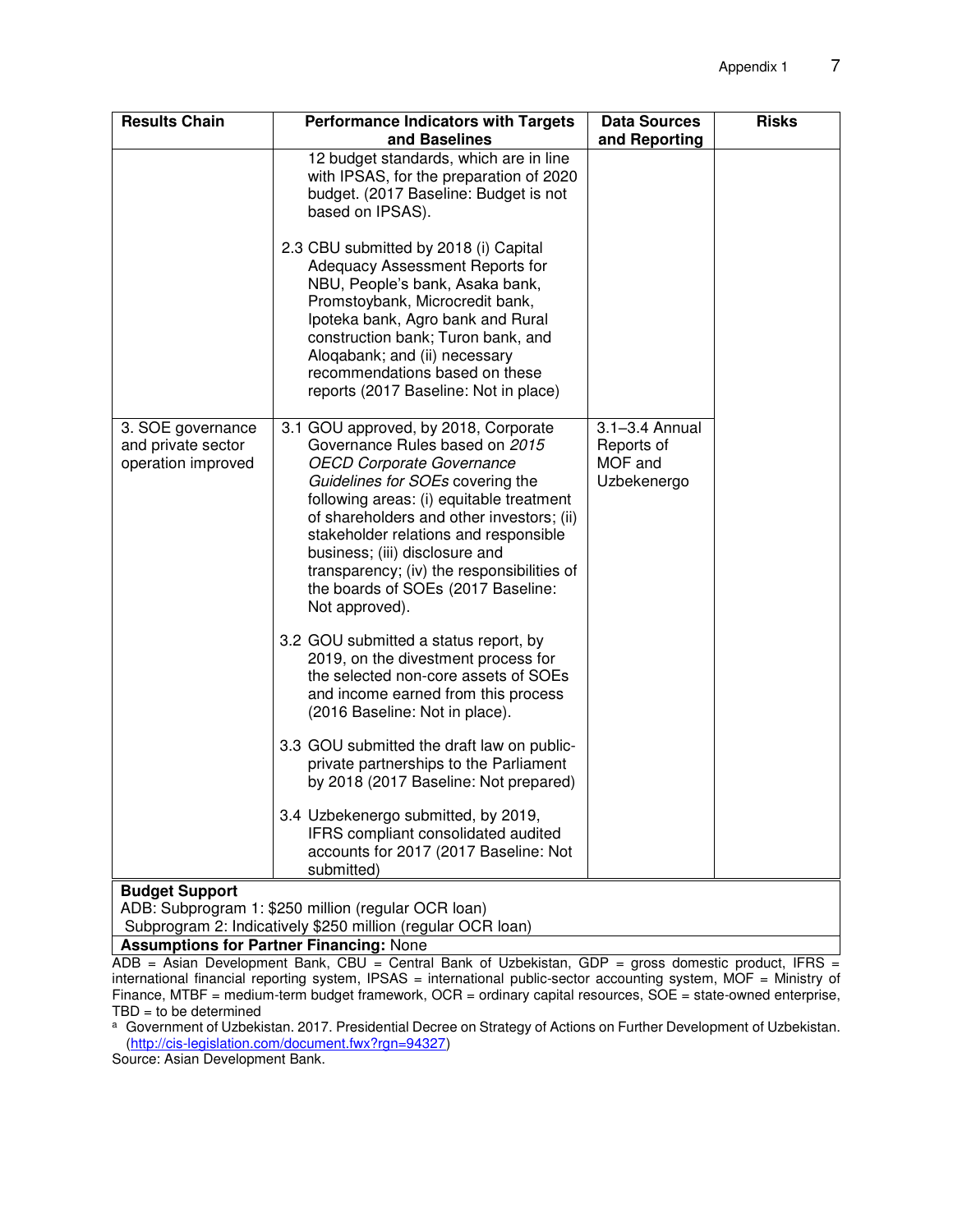**PROBLEM TREE** 



**Notes:** (i) poor data standards affect core development problem directly as well as indirectly through other causes; (ii) shaded box is not covered under the program.